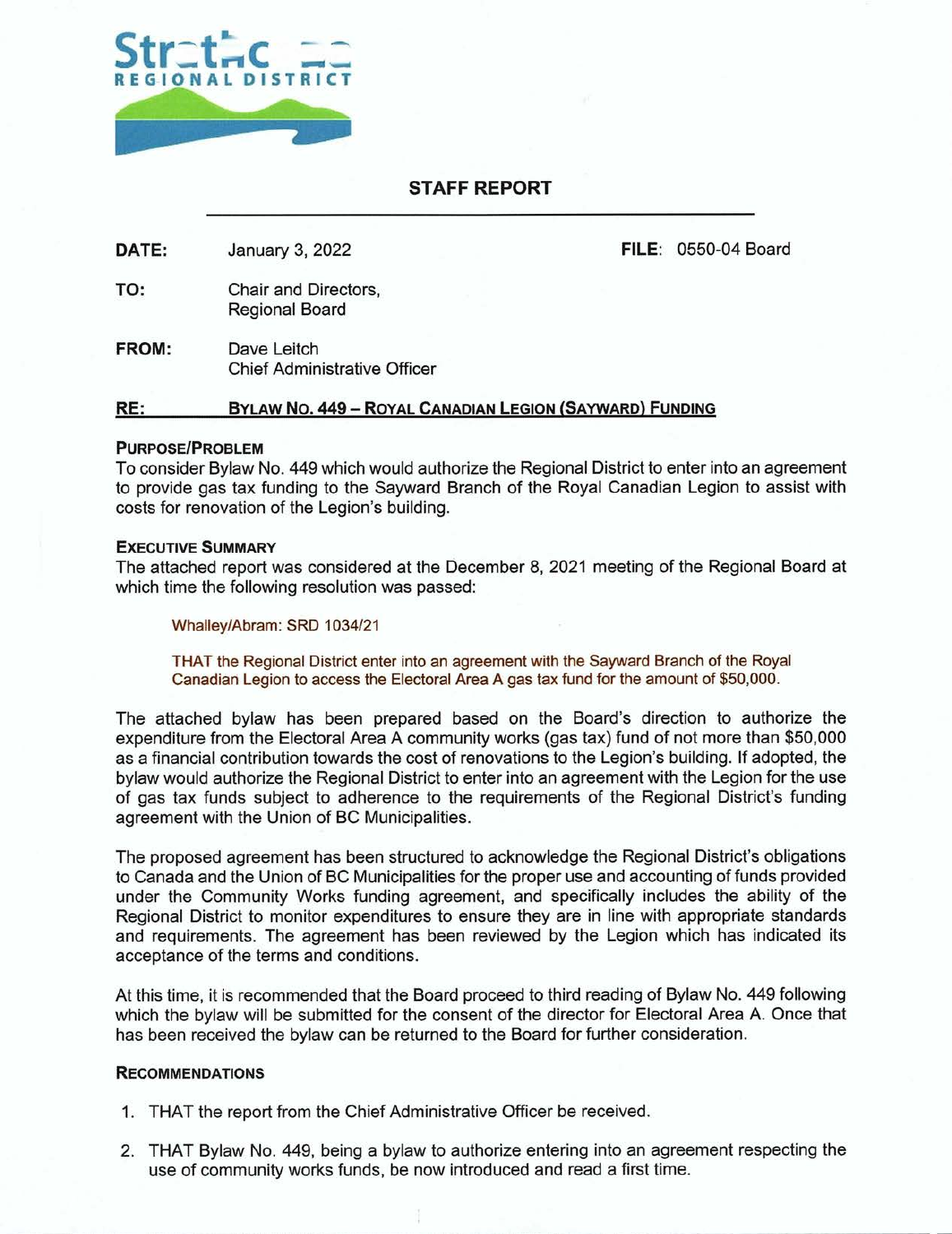# **Staff Report — Royal Canadian Legion (Sayward) Grant PAGE 2**

- 3. THAT the rules be suspended and Bylaw No. 449 be given second and third readings.
- 4. THAT Bylaw No. 449 be returned for further consideration following written consent for the bylaw being received from the director for Electoral Area A.

Respectfully: Dave Leitch Chief Administrative Officer

Prepared by: T. Yates, Corporate Services Manager

Attachments: Bylaw No. 449 Copy of November 18, 2021 report to the Regional Board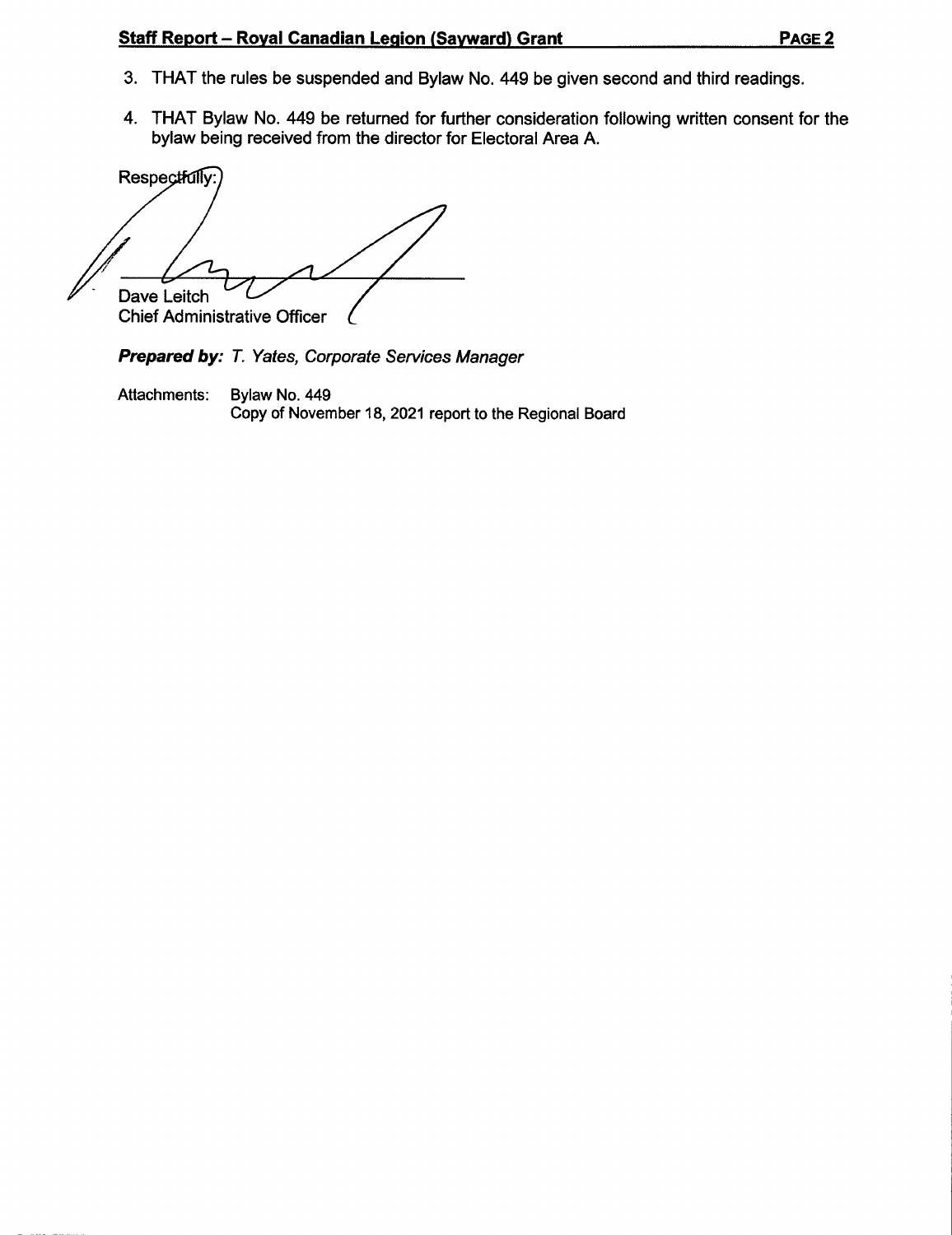

# **BYLAW NO. 449**

 $\overline{\phantom{a}}$  , and the contribution of the contribution of the contribution of the contribution of the contribution of the contribution of the contribution of the contribution of the contribution of the contribution of the

# **A BYLAW TO AUTHORIZE ENTERING INTO AN AGREEMENT RESPECTING THE USE OF COMMUNITY WORKS FUNDS**

\_\_\_\_\_\_\_\_\_\_\_\_\_\_\_\_\_\_\_\_\_\_\_\_\_\_\_\_\_\_\_\_\_\_\_\_\_\_\_\_\_\_\_\_\_\_\_\_\_\_\_\_\_\_\_\_\_\_\_

**WHEREAS** the Regional District may, pursuant to s.263 of the *Local Government Act*, provide assistance for the purpose of benefiting the community or any aspect of the community;

**AND WHEREAS** the Regional District has been requested to provide financial assistance to renovate a building owned by the Sayward Valley Branch of the Royal Canadian Legion;

**AND WHEREAS** the Regional Board believes that the use of public funds for the aforesaid renovation project would provide a benefit to the community;

**AND WHEREAS** the Regional District wishes to enter into an agreement with the Royal Canadian Legion regarding the use of community works funding for the renovation project;

**AND WHEREAS** the written consent of the director representing Electoral Area A of the Strathcona Regional District has been obtained;

**NOW THEREFORE** the Board of Directors of the Strathcona Regional District, in open meeting assembled, enacts as follows:

#### **Definition**

1. In this bylaw, unless the context otherwise requires, the term '**Legion**' or '**Royal Canadian Legion**' means the Royal Canadian Legion, Branch 147 (Sayward Valley).

#### **Funding Agreement Authorized**

2. The Strathcona Regional District is hereby authorized to enter into an agreement with the Royal Canadian Legion to provide funding for the building owned by the Legion and located at 699 Sayward Road in the Village of Sayward in the Province of British Columbia.

#### **Form and Substance**

3. The agreement referenced in section 2 shall substantially comply in form and substance with the agreement shown in Schedule 'A', attached to and forming part of this bylaw.

#### **Source of Funding**

4. Funding to meet the Regional District's financial obligations under the agreement shall be provided from the Electoral Area A allocation of the community works reserve fund established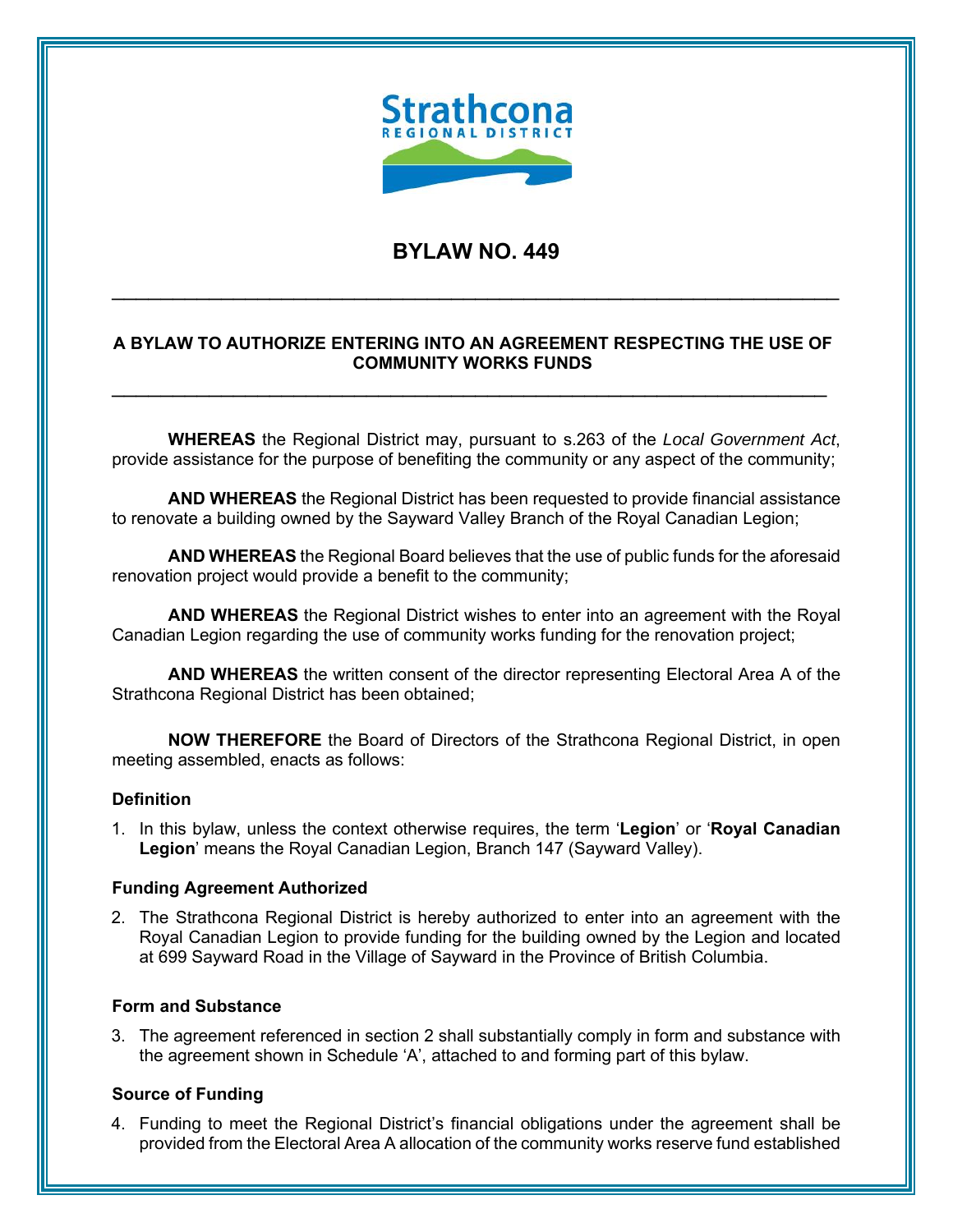# *BYLAW NO. 449 PAGE 2*

by Bylaw No. 240, being Community Works Fund Administration and Reserve Fund Establishment Bylaw 2016.

# **Authority to Execute**

5. Following the adoption of this bylaw, the Chair and Corporate Officer shall have full authority to execute the agreement and such further documents as may be necessary to give effect to the agreement.

### **Effective Date**

6. This bylaw shall take effect on the date of adoption.

# **Citation**

7. This bylaw may be cited for all purposes as Bylaw No. 449, being Royal Canadian Legion (Sayward Valley) Funding Agreement Authorization Bylaw 2022.

**READ A FIRST TIME ON THE DAY OF , 2022 READ A SECOND TIME ON THE DAY OF , 2022 READ A THIRD TIME ON THE DAY OF , 2022**

# **WRITTEN CONSENT OF THE DIRECTOR FOR ELECTORAL AREA A OBTAINED ON THE DAY OF , 2022**

**RECONSIDERED, FINALLY PASSED AND ADOPTED ON THE DAY OF , 2022**

**Chair** 

Corporate Officer

 $\frac{1}{2}$  ,  $\frac{1}{2}$  ,  $\frac{1}{2}$  ,  $\frac{1}{2}$  ,  $\frac{1}{2}$  ,  $\frac{1}{2}$  ,  $\frac{1}{2}$  ,  $\frac{1}{2}$  ,  $\frac{1}{2}$  ,  $\frac{1}{2}$  ,  $\frac{1}{2}$  ,  $\frac{1}{2}$  ,  $\frac{1}{2}$  ,  $\frac{1}{2}$  ,  $\frac{1}{2}$  ,  $\frac{1}{2}$  ,  $\frac{1}{2}$  ,  $\frac{1}{2}$  ,  $\frac{1$ 

 $\mathcal{L}_\text{max}$  , and the set of the set of the set of the set of the set of the set of the set of the set of the set of the set of the set of the set of the set of the set of the set of the set of the set of the set of the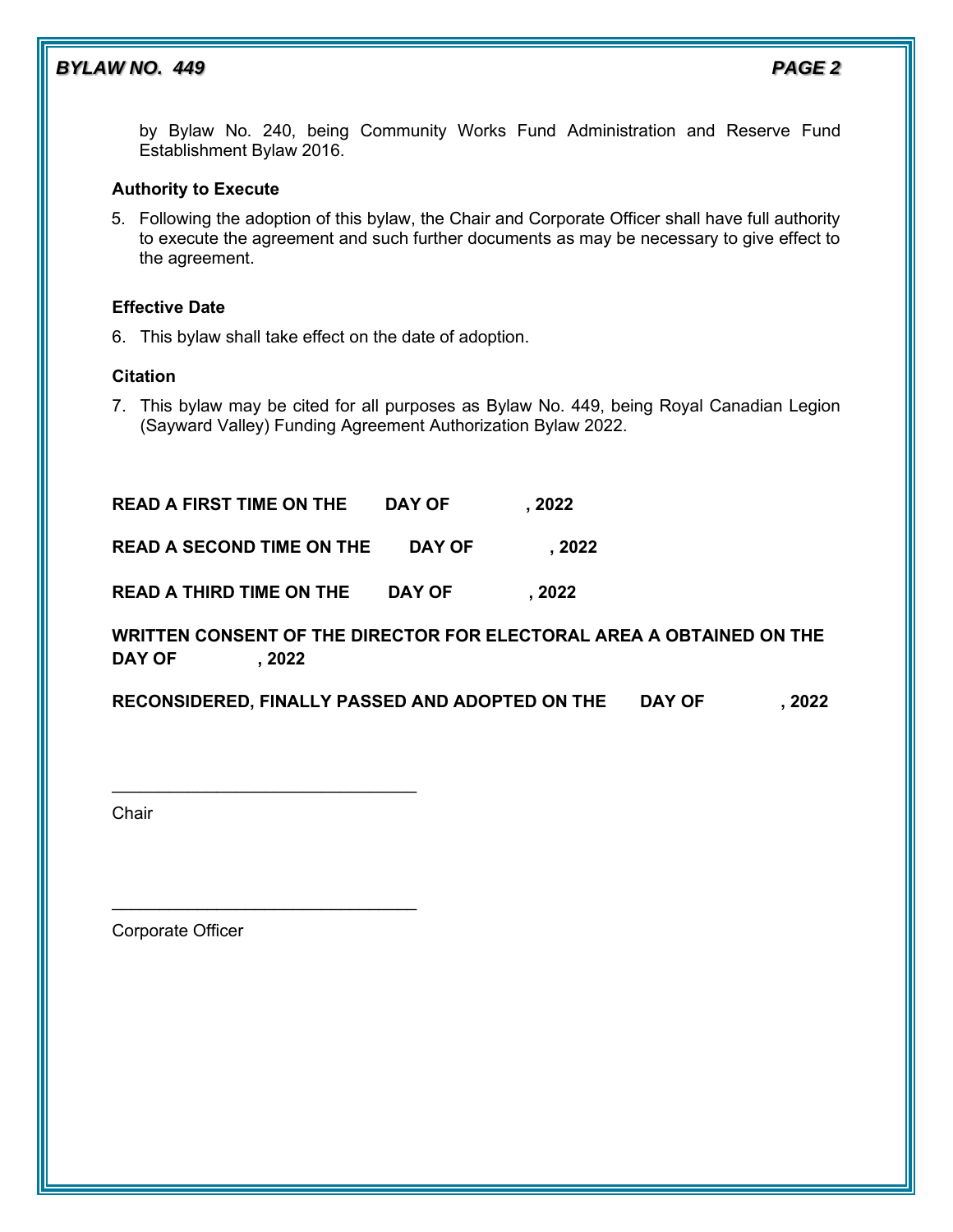| BYLAW NO. 449    |                                                                                                            |                                                 | PAGE <sub>3</sub> |
|------------------|------------------------------------------------------------------------------------------------------------|-------------------------------------------------|-------------------|
|                  | <b>Strathcona</b><br><b>REGIONAL DISTR</b>                                                                 | <b>Schedule 'A' - Project Funding Agreement</b> |                   |
|                  | This Agreement dated for reference the day of                                                              | , 2022.                                         |                   |
| Between:<br>And: | <b>STRATHCONA REGIONAL DISTRICT</b><br>990 Cedar Street<br>Campbell River, BC V9W 7Z8                      | (hereinafter called the "Regional District")    |                   |
|                  | <b>ROYAL CANADIAN LEGION,</b><br><b>BRANCH 147 (SAYWARD VALLEY)</b><br>P.O. Box 119<br>Sayward, BC V0P 1R0 | (hereinafter called the "Legion")               |                   |

# **WHEREAS:**

- A. Canada, British Columbia and the Union of British Columbia Municipalities (the 'UBCM') wish to help communities build and revitalize their public infrastructure that supports national objectives of productivity and economic growth, a clean environment and strong cities and communities;
- B. The UBCM representing local governments in British Columbia has entered into an Agreement with Canada and British Columbia to transfer a portion of federal gas tax funds to local governments by establishing a Community Works Fund (the 'Fund');
- C. The UBCM and the Regional District have entered into an agreement (the 'Fund Agreement') to work together in partnership to fulfill the terms and conditions of the Fund and acknowledge that the success of the Fund will require the collective efforts of all participating local governments in British Columbia;
- D. The Regional District shall expend funds under the Fund Agreement only to pay eligible costs for eligible projects as set out in Schedule B (Eligible Project Categories) and Schedule C (Eligible and Ineligible Expenditures) of the Fund Agreement, has agreed to all of the terms and conditions of the eligible recipient accountability framework as set out in Schedule D (Reporting and Audits) of the Fund Agreement, and all of the terms and conditions of the communications protocol as set out in Schedule E (Communications Protocol) of the Fund Agreement;
- E. The Legion has requested that the Regional District provide financial assistance to assist with the renovation of a building located at 699 Sayward Road in the Village of Sayward in the Province of British Columbia (the 'project');
- F. The Legion is the owner in fee simple of the land upon which the building referenced in Paragraph E is located;
- G. The Board of the Regional District believes that the project will benefit the public and wishes to provide up to \$50,000 (the 'Project Grant') to be used by the Legion for the project;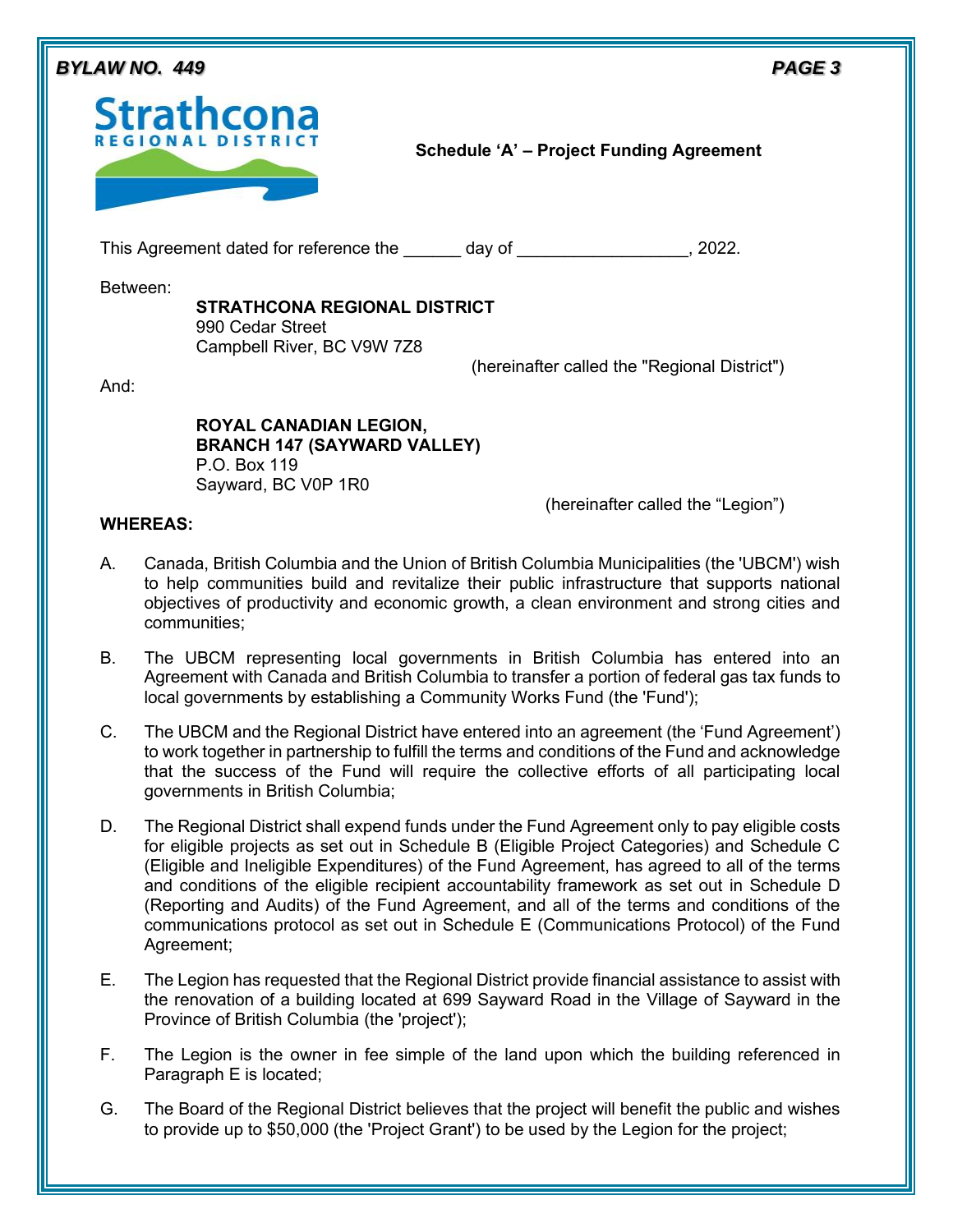# *BYLAW NO. 449 PAGE 4*

- 
- H. The parties wish to enter into an agreement covering the disbursement of the Project Grant in accordance with the intent of the Fund Agreement.

**NOW THEREFORE** in consideration of the covenants and agreements herein contained and other good and valuable consideration (the receipt and sufficiency of which is hereby acknowledged by the parties), the parties covenant and agree as follows:

# **PAYMENT OF FUNDS**

- 1. The Regional District will provide a grant to the Legion of not more than \$50,000 for eligible expenses, inclusive of taxes, relating to the project.
- 2. The Legion will advise the Regional District in the event funding provided under this agreement exceeds the amount required for the project whether the result of rebates, credits, donations, incentives or in-kind contributions being received from other parties or for any other reason and, in that event, the Regional District may reduce the Project Grant by an appropriate amount.
- 3. Notwithstanding any other provision of this agreement, the Regional District will in no event become obligated to the Society for an amount exceeding, in the aggregate, \$50,000.
- 4. Any payment made by the Regional District under this agreement is subject to approval by the Regional District Board by inclusion in the Regional District's financial plan for the fiscal year in which the payment is being made.

# **TERMS AND CONDITIONS**

- 5. This agreement is for a fixed term, commencing on the execution date of this agreement and ending automatically on December 31, 2023, unless extended by mutual written agreement.
- 6. The Project Grant provided pursuant to this agreement is for the purpose of renovating the building owned by the Legion and located at 699 Sayward Road in the Village of Sayward in the Province of British Columbia.
- 7. The Legion covenants with the Regional District that the Project Grant will be used only for the purpose outlined in section 6 and agrees to abide by the Terms and Conditions of the Community Works Fund agreement (as amended) between the UBCM and the Regional District.
- 8. The Legion shall ensure that all eligible expenditures are incurred in a manner that is transparent, competitive, and consistent with value for money principles, and will avoid all actual or perceived conflicts of interest in its procurement of goods and services required for the project.
- 9. The Legion agrees to submit complete documentation, including invoices, cancelled cheques, vouchers, receipts or any other documentary evidence related to the project should they be requested by the Regional District.
- 10. The Legion agrees to preserve and keep available, for six (6) years after completion of the Project, proper books of account recording project revenues and costs, and all associated supporting records and administrative documentation, and upon reasonable notice make them available to the Regional District.
- 11. The Legion agrees to grant to the Regional District the exclusive right to any and all greenhouse gas (GHG) reductions that result from implementation of the project, and to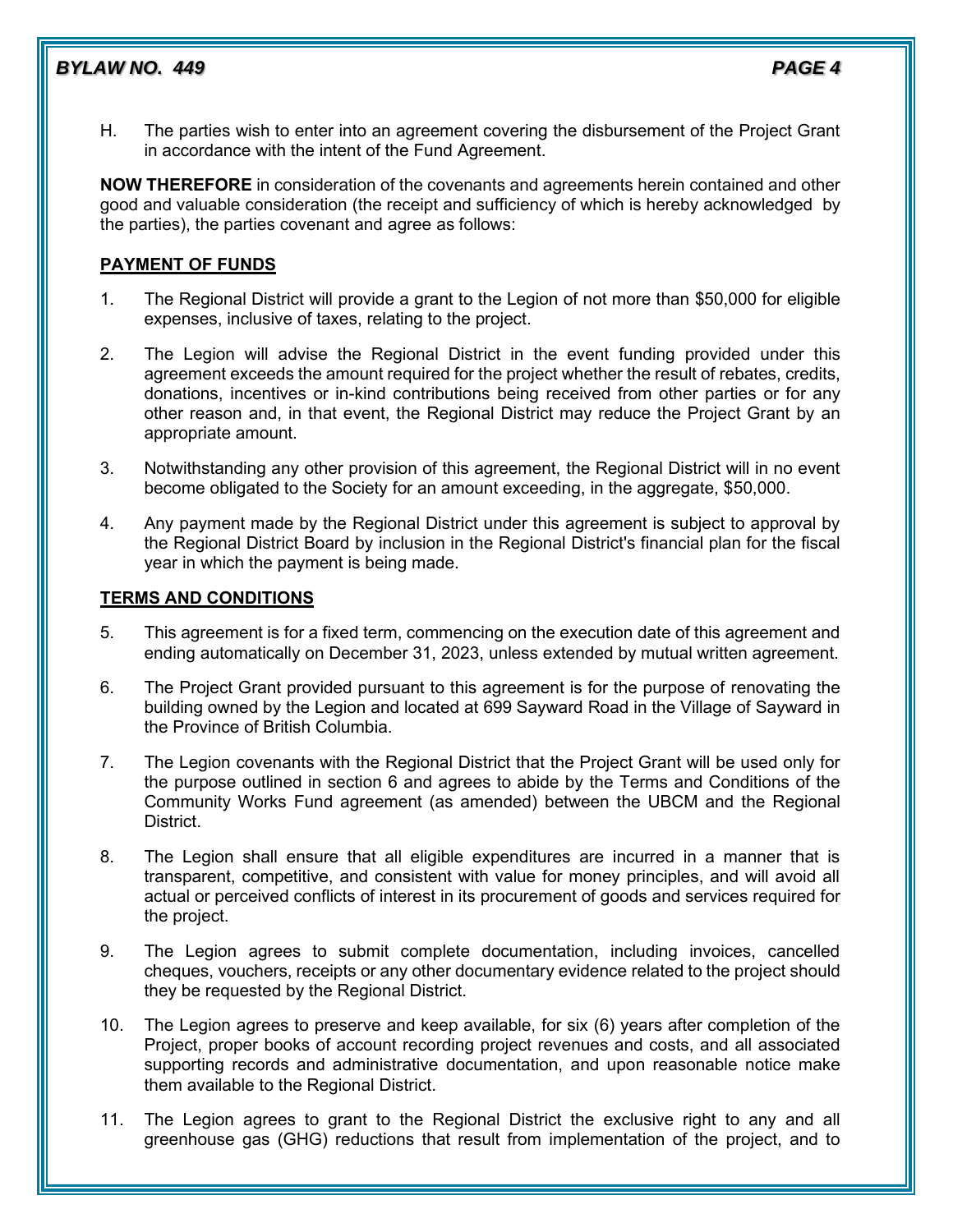provide sufficient information to allow the Regional District to report on and claim the GHG reductions.

- 12. If, at any time within five (5) years from the date of the completion of the project, the Legion receives any revenue from the sale, lease, encumbrance or other disposal of physical assets resulting from the project, it shall remit to the Regional District, on demand, all such proceeds received up to the amount of the Project Grant. The Legion agrees to notify the Regional District in writing as soon as practicable of any transaction that could trigger the above mentioned repayment.
- 13. The Legion shall permit any authorized representative of the Regional District, or auditors engaged by the Regional District, reasonable access to its premises:
	- a) to inspect and assess the progress of the project, or
	- b) to examine the Legion's books, accounts or other records related to the project and the Project Grant, and to make copies thereof for the purposes of audit, evaluation and ensuring compliance with this agreement and the Fund Agreement.
- 14. The Legion shall, if requested by the Regional District, provide evidence of insurance coverage in the form and to the satisfaction of the Regional District.
- 15. The Legion shall obtain all necessary licenses, permits, and approvals required for the project by applicable legislation, regulations and bylaws.
- 16. The Legion shall, if directed by the Regional District, forthwith repay to the Regional District any overpayments or amounts obtained by error or fraud, and such amounts shall constitute a debt due to the Regional District. These debts will be due upon notice to the Legion and any amounts unpaid after 30 days from the day of notice will be subject to interest at the rate of two per cent (2%) per annum.
- 17. The Legion represents and warrants to the Regional District that it has not, nor has any other person, corporation, or organization, directly or indirectly paid or agreed to pay, and covenants that it and they shall not directly or indirectly pay, any person to solicit this Agreement or the Project Grant, for a commission, contingency fee or any other consideration dependent on the execution of this Agreement or the payment of the Project Grant or any portion thereof.
- 18. The Legion represents and warrants to the Regional District that no current or former public servant or public office holder to whom any post-employment, ethics and conflict of interest legislation, guidelines, codes or policies of Canada applies will derive direct benefit from this Project Grant, unless the provision or receipt of such benefits is in compliance with such legislation, guidelines, policies or codes.

# **REPORTING**

- 19. On completion of the project and, for certainty, before January 31, 2024 the Legion will provide to the Regional District written notification of project completion and final claim for the project, and sufficient information for the Regional District to comply with any and all reporting requirements under the Community Works Fund agreements and any amendments thereof.
- 20. The Regional District retains the right to require that the Legion provide a full accounting of the expenditures made under this agreement including copies of such documentation as may be necessary to confirm the accuracy of the information provided.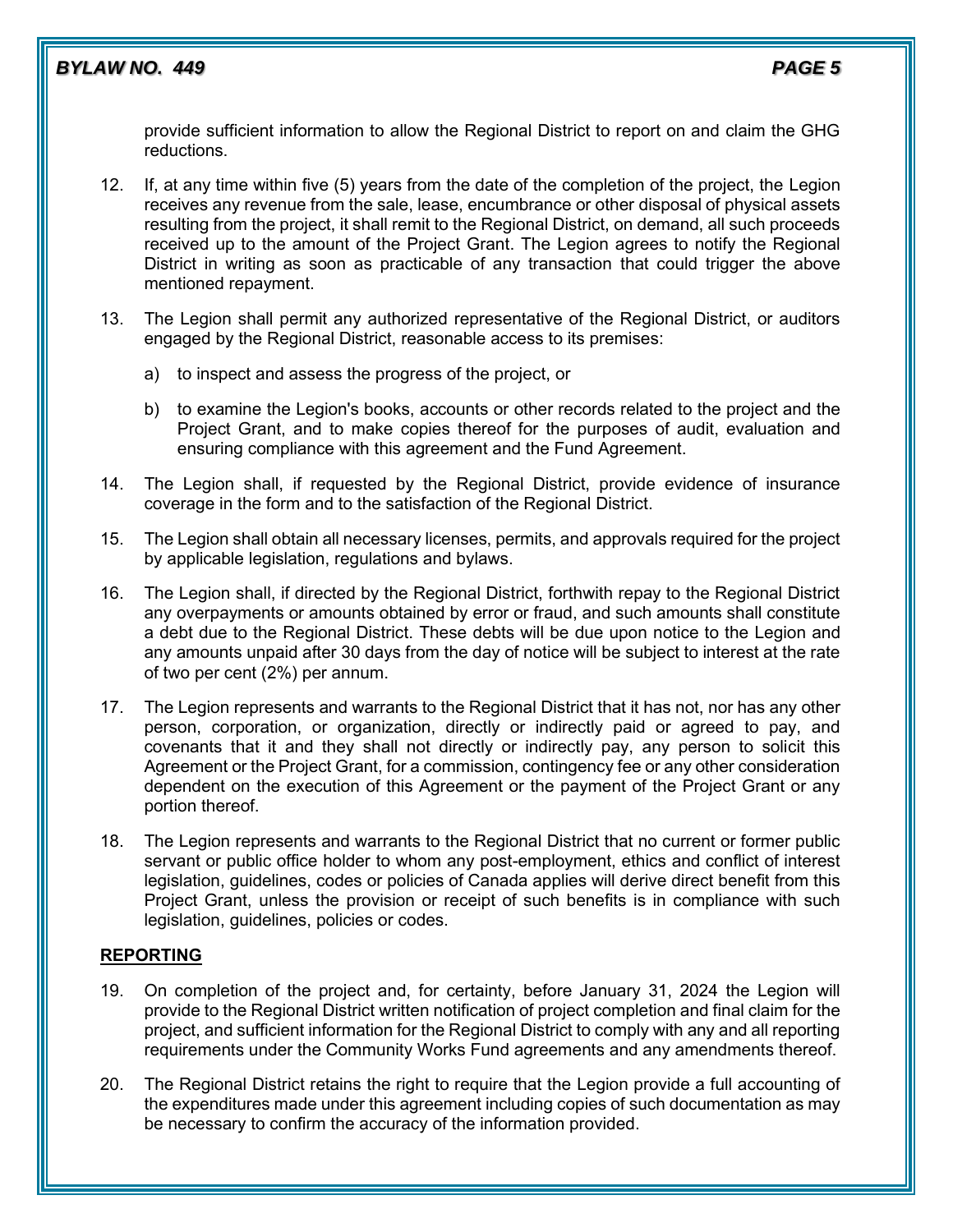# **INDEMNIFICATION**

- 21. The Legion shall indemnify and save harmless the Regional District, UBCM, and Canada, their officers, servants, employees or agents, from and against all claims and demands, losses, costs, damages, actions, suits or other proceedings by whomsoever brought or prosecuted in any manner based upon, or occasioned by any injury to persons, damage to or loss or destruction of property, economic loss or infringement of rights caused by or arising directly or indirectly from:
	- a) the project;
	- b) the performance of this agreement by the Legion, its officers, employees and agents or by a third party, and any of that party's officers, employees, servants or agents;
	- c) the design, construction, operation, maintenance and repair of any part of the project; and
	- d) any omission, or other willful or negligent act of the Legion or third party and their respective employees, officers, servants or agents;

except to the extent to which such claims, demands, losses, costs, damages, expenses, actions, suits or other proceedings relate to an act of negligence by an officer, employee, agent or other official of the Regional District.

#### **GENERAL**

- 22. Time shall be the essence of this agreement.
- 23. Any requirements or conditions in this agreement which, by their nature, should extend beyond the expiration or termination of this agreement will extend beyond such expiration or termination.
- 24. This agreement does not establish and shall not be deemed to establish a partnership, joint venture, principal-agent relationship or employer-employee relationship in any way or for any purpose whatsoever between Canada, British Columbia, UBCM, the Regional District and the Legion or any of them, and neither the Legion or the Regional District shall represent this agreement as evidence of such relationship, including in any agreement with a third party.
- 25. This agreement and the attachments hereto contain the entire agreement between the parties with respect to the subject matter hereof and shall supersede all previous negotiations, representations and agreements in relation to the project.
- 26. All information provided by the Legion to the Regional District will be treated in accordance with the *Freedom of Information and Privacy Act*. These laws govern, protect and limit the collection, use and disclosure of personal, financial and technical information by the Regional District, its departments and agencies. In addition to and notwithstanding the above, the Regional District reserves the right to make information relating to this agreement available to the public, including providing limited information on a public website as part of a list of all projects funded by the Regional District. The Legion represents that it has authority to consent and hereby consents to such information being made available to the public.
- 27. This agreement may be executed in counterparts and the executed counterparts shall together constitute a fully executed agreement and facsimile copies, photocopies or portable document format (pdf) copies of originally signed counterparts shall be deemed to be originals of the signed counterparts.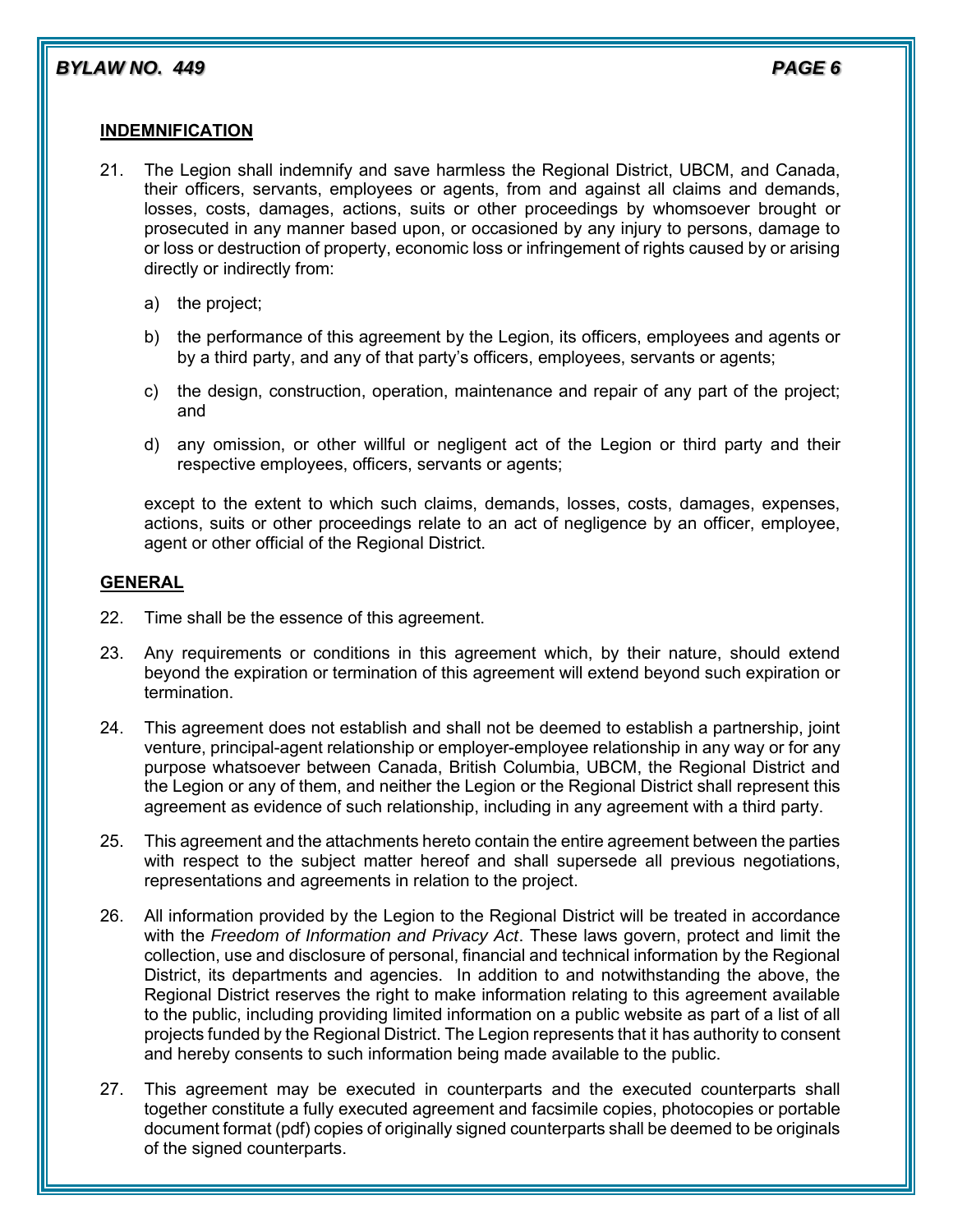# **BYLAW NO. 449 PAGE 7**

- 30. Neither party may assign its rights and/or obligations under this agreement without the other party's prior written consent.
- 31. No amendments or modifications to this agreement shall become effective unless agreed upon by both parties in writing.
- 32. Any notice, request, demand and other communication required or permitted to be given under this agreement will be in writing and will be validly given if delivered personally or sent by facsimile transmission, email or prepaid registered mail (return receipt requested):
	- a) to the Regional District at:

Strathcona Regional District 990 Cedar St Campbell River, BC V9W 7Z8

Attention: Corporate Officer Email: [administration@srd.ca](mailto:administration@srd.ca) 

b) to the Legion at:

Royal Canadian Legion Sayward Valley No. 147 P.O. Box 119 Sayward, BC V0P 1R0

Attention: Rosemary Romaine, President Email: [Rosemaryromaie@icloud.com](mailto:Rosemaryromaie@icloud.com)

In witness whereof the parties hereto have set their hands on the dates set out below.

# **STRATHCONA REGIONAL DISTRICT**

by its authorized signatories:

**Chair** 

Corporate Officer

**Dated** 

**ROYAL CANADIAN LEGION** by its authorized signatories:

President

**Secretary** 

Dated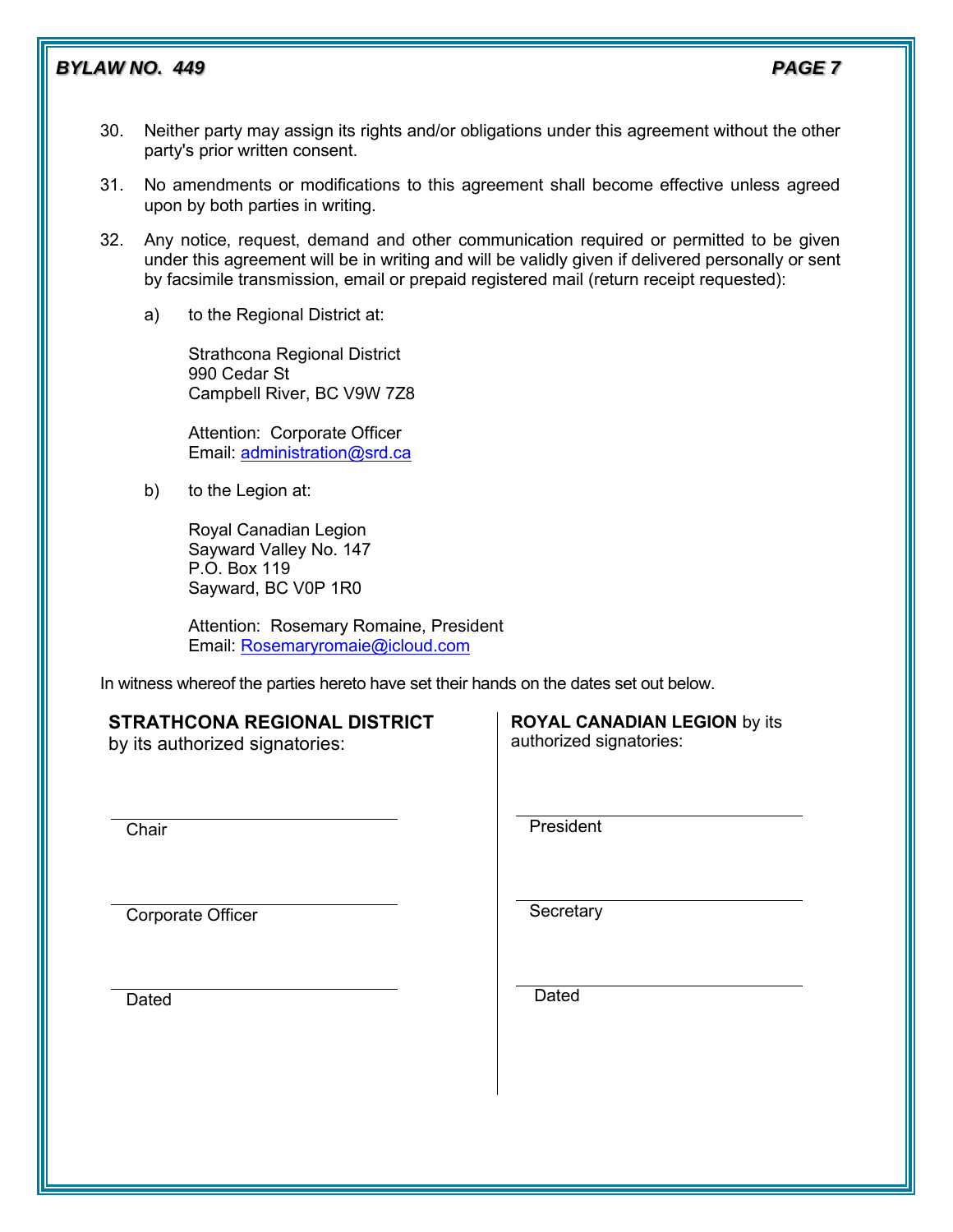

# **STAFF REPORT**

**DATE:** November 18, 2021 **FILE: 0550-04 Board** 

TO: Chair and Directors, Regional Board

**FROM:** Dave Leitch Chief Administrative Officer

# **RE: ROYAL CANADIAN LEGION (SAYWARD BRANCH)** — **REQUEST FOR FUNDING**

#### **PURPOSE/PROBLEM**

To consider a request from the Royal Canadian Legion (Sayward Branch #147) that the Regional District provide funding in the amount of \$50,000 to assist with renovation costs for the Legion's building.

#### **EXECUTIVE SUMMARY**

The attached correspondence has been received from the Royal Canadian Legion (Branch # 147) in which it is requested that the Regional District provide funding in the amount of \$50,000 to assist with the costs of renovating the Legion's building. In considering this request, the Regional District has a number of alternative approaches that may wish to consider:

Option A — THAT the Regional District consider entering into an agreement with the Sayward Branch of the Royal Canadian Legion to access the Electoral Area A gas tax fund. This is the standard approach for providing gas tax funds to third parties based on the agreement between the Regional District and the Union of BC Municipalities which administers these funds on behalf of the Federal government. The current balance for the Electoral Area A gas tax account is approximately \$695,000 of uncommitted funds. The process for accessing gas tax funds can typically be completed within 2-3 months. Regional Board<br>
Chief Administrative Officer<br>
Royal Canadian Legion (Sayward Branch) – Request For Funding<br>
Figure 1.0 Chief Administrative Officer<br>
Royal Canadian Legion (Sayward Branch #147) that the Big<br>
provide funding

Option B — THAT the Electoral Area A grants in aid budget be increased by \$50,000 for 2022 to provide funding for the Sayward Branch of the Royal Canadian Legion. While this is a significant increase over the \$10,000 normally allocated on an annual basis for Electoral Area A grants in aid, it could be accommodated within current statutory limits if that is the Board's wish. This option would allow a grant to be provided as soon as the 2022-2026 financial plan is adopted.

Option C — THAT the Regional District consider the establishment of a service to provide capital funding for the Sayward Branch of the Royal Canadian Legion. This option requires elector approval but does provide the ability for local ratepayers to determine whether the use of property taxes to fund the Legion's building renovation is appropriate. The process to establish such a service would take between 4-6 months depending on the method for obtaining elector approval.

Alternatively, the Board could direct that this matter be referred to the Electoral Areas Services Committee before making a decision.

#### **RECOMMENDATIONS**

THAT the report from the Chief Administrative Officer be received.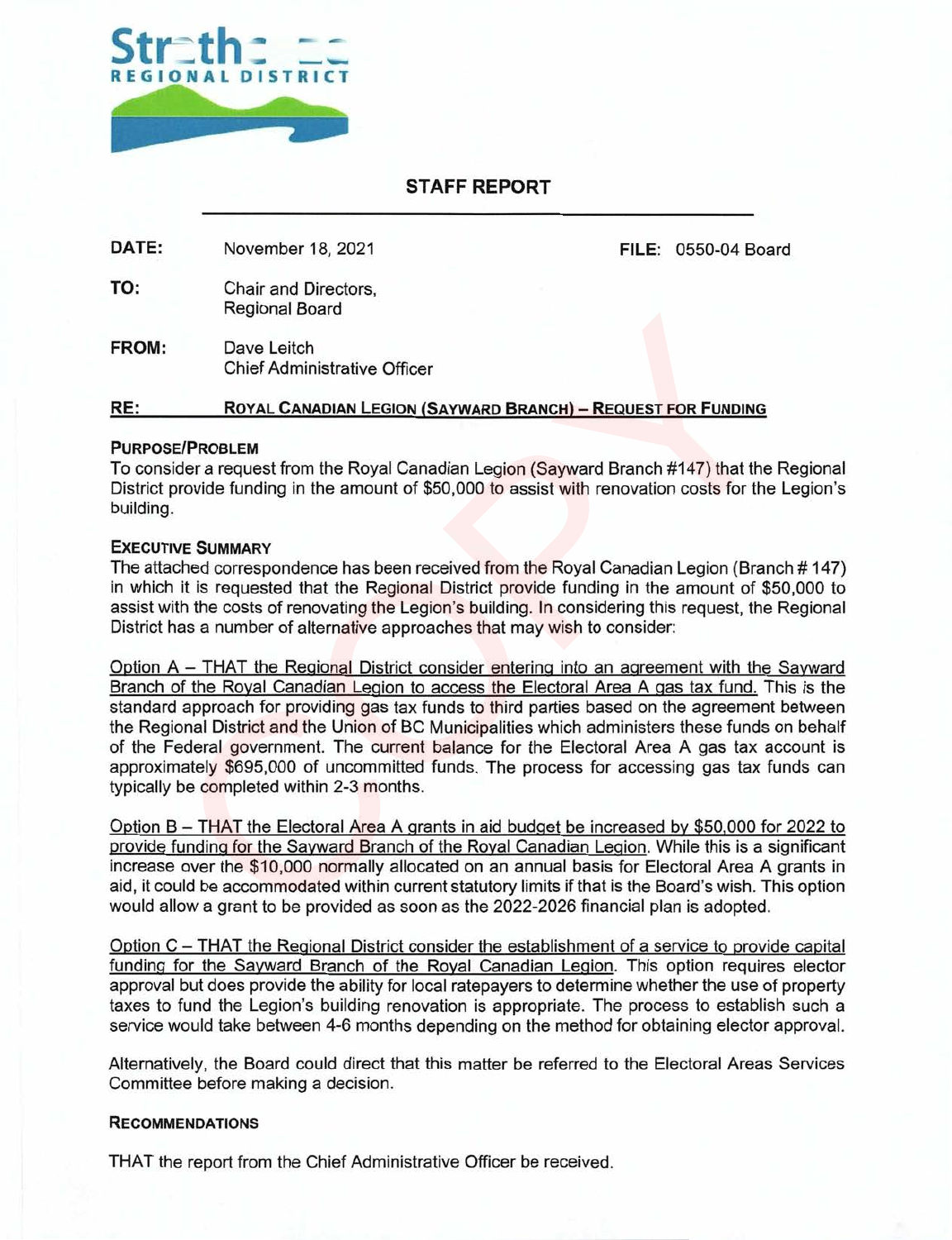Staff Report –Sayward Legion Renovation Grant<br>
Respectfully:<br> *A* Respectfully: Dave Leitch Chief Administrative Officer

**Prepared by:** T. Yates, Corporate Services Manager

Attachments: November 17, 2021 correspondence from the Royal Canadian Legion (Sayward Branch) ents: November 17, 2021 correspondence from the Royal Canadian Legion (Sayward Br